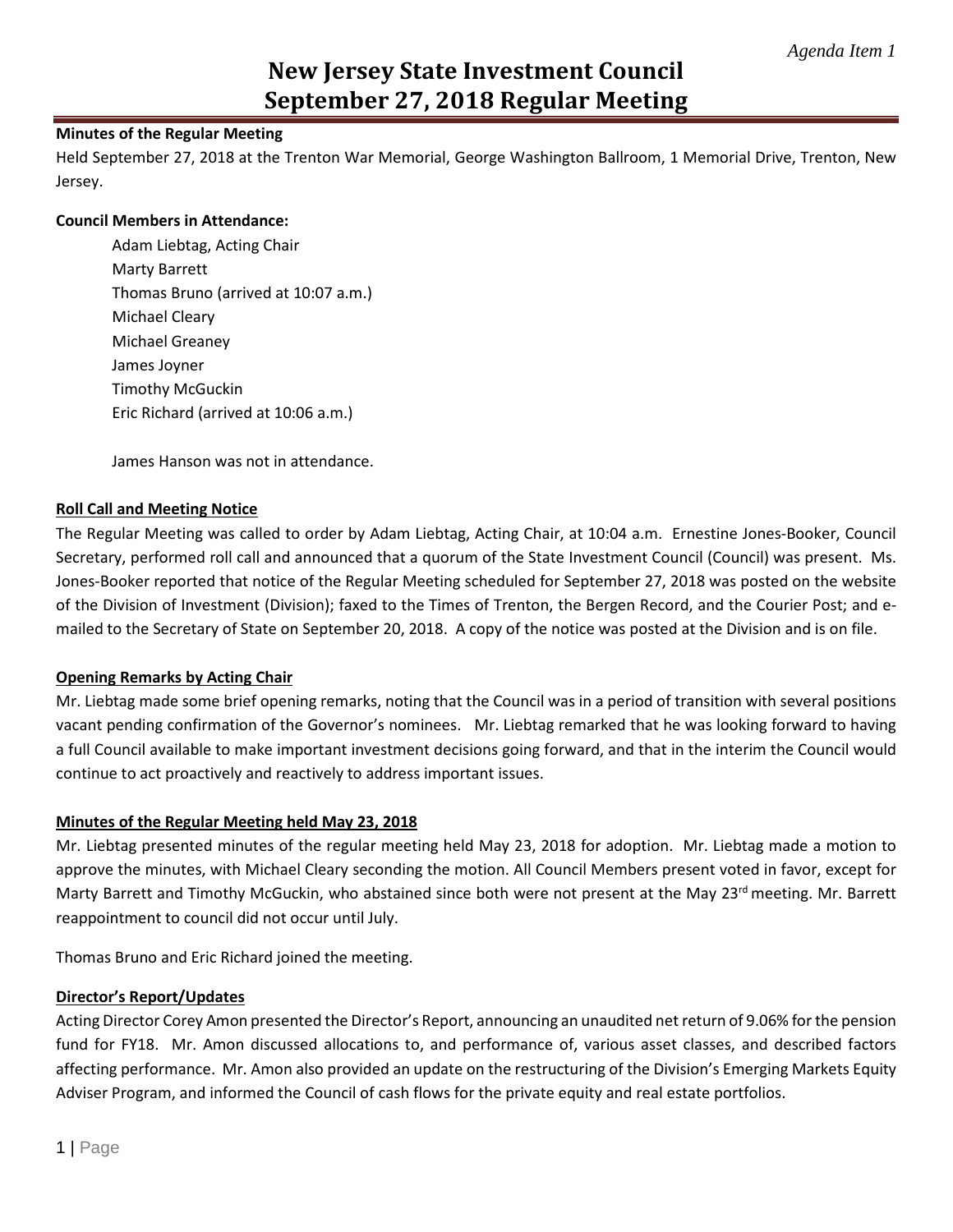# **New Jersey State Investment Council September 27, 2018 Regular Meeting**

Mr. Amon introduced Division portfolio managers Brian Arena, Melanie Lomas, Todd Rowohlt, Kevin McGrath, and Kevin Higgins, who presented a review and outlook on their respective portfolios.

Amanda Truppa of the Division notified the Council that the Division had rejoined the Council of Institutional Investors and provided an update on various changes in Council membership, including the resignation of former Chair Tom Byrne and the appointment of Marty Barrett by the PFRS Board to replace Brady Middlesworth. She provided an update on recent legislation related to the Division and the Council. Mr. Richard expressed concern regarding a pending bill that would reduce the pension fund's allocation from State lottery proceeds. Ms. Truppa reminded the Council of the remainder of the 2018 meeting schedule, and noted that ethics training was expected to occur at the November meeting. Further, Ms. Truppa described a number of staffing changes with the Division, including the resignation of former Director Chris McDonough and the hiring of Richmond Akumiah as senior advisor. Finally, Ms. Truppa advised the Council on the status of various Division procurements.

Pursuant to the Council's Alternative Investment Modification Procedures, Mr. Amon notified the Council of a potential secondary sale of the Division's interest in Lubert-Adler Real Estate Fund VI-B, L.P. and of modifications to the Division's investments in Owl Rock Capital Holdings LLC and NJ/HV Resource Opportunities, L.P.

### **Report from the State Treasurer**

Dini Ajmani of the Treasurer's office provided an update on state tax revenues and contributions to the pension fund. She also described the administration's efforts to control the cost of debt service and health benefits.

# **Environmental, Social and Governance (ESG) Policy**

Mr. Liebtag and Mr. Amon recapped the steps leading to the formation of the ESG committee and summarized the key elements of the proposed ESG policy. Mr. Richard asked about the cost and timeframe for procuring an ESG scoring provider. Mr. Amon responded that the Division expected the RFP process to be completed in early 2019, and that the cost would not be known before then. Mr. Liebtag made a motion to approval the proposed ESG policy, which motion was seconded by Mr. Bruno. A roll call vote was taken, and all members of the Council present voted in favor of the motion.

### **Election of Nominating Committee**

Mr. Liebtag called for nominations to the Council's nominating committee. Mr. McGuckin nominated Mr. Cleary and Mr. Richard. Mr. Richard nominated Mr. McGuckin. Hearing no other nominations, Mr. Liebtag closed nominations and a roll call vote was taken. All members of the Council present voted in favor of the three nominated members.

### **Real Estate Investment**

### *Aermont Capital Real Estate Fund IV*

John Panebianco of the Division and Scott Davies and Sean Barber of Hamilton Lane presented an investment of up to \$125 million in Aermont Capital Real Estate Fund IV, an opportunistic real estate fund focused on European investment opportunities. Mr. Panebianco discussed the fund manager's performance history and investment team, as well as the fund's investment approach and the terms of the investment. Mr. Liebtag reported that the IPC had reviewed the investment and voiced his appreciation for the staff's summary of the fund's ESG policy.